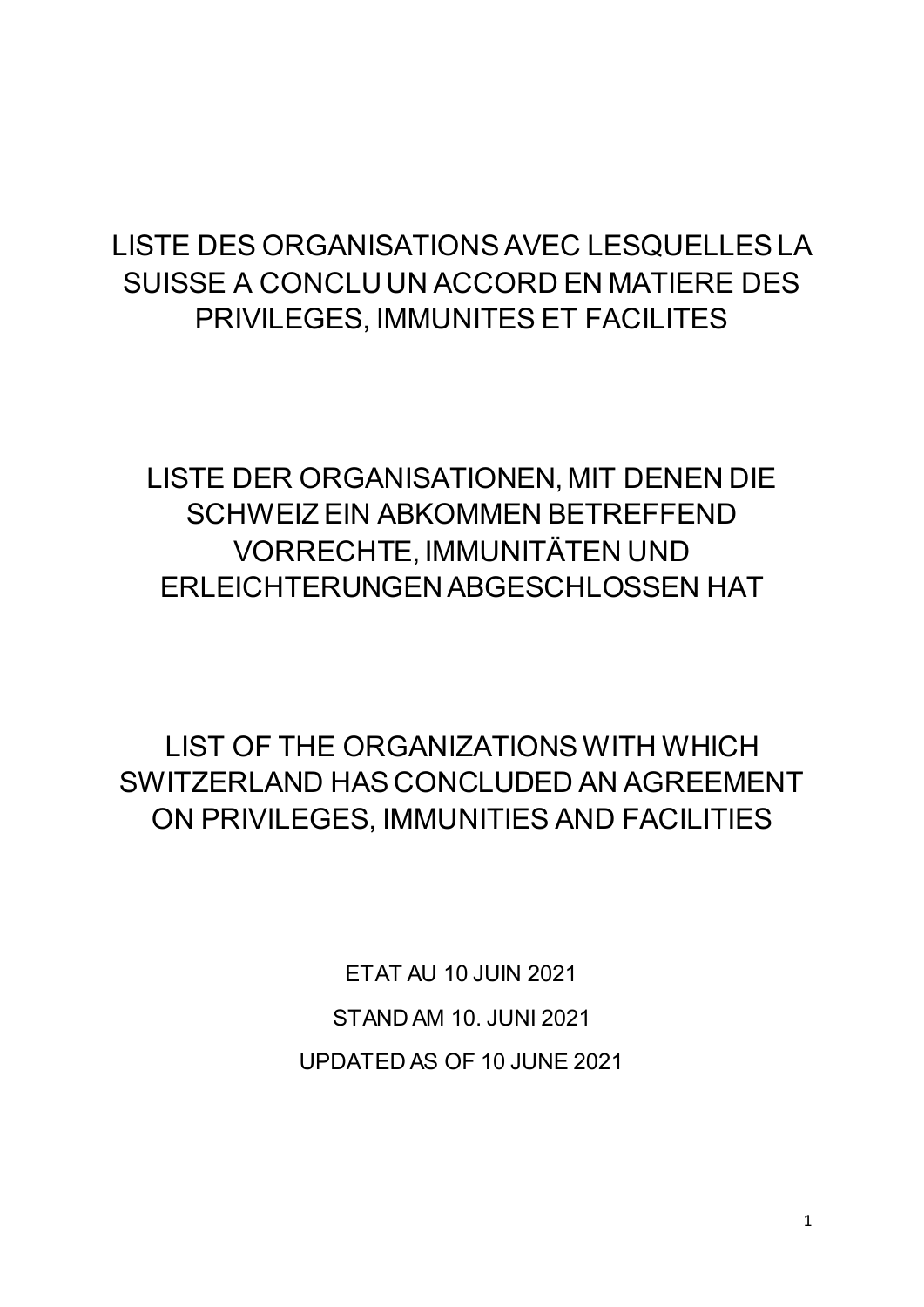Liste des accords conclus par le Conseil fédéral avec les bénéficiaires institutionnels ayant leur siège en Suisse. Pour déterminer le contenu des privilèges, immunités et facilités accordés, consultez les textes des accords comme ils sont publiés au [Recueil](https://www.fedlex.admin.ch/fr/cc?news_period=last_day&news_pageNb=1&news_order=desc&news_itemsPerPage=10)  [systématique \(RS\)](https://www.fedlex.admin.ch/fr/cc?news_period=last_day&news_pageNb=1&news_order=desc&news_itemsPerPage=10) du droit fédéral.

Liste der Abkommen, welche der Schweizerische Bundesrat mit den institutionellen Begünstigten, die ihren Sitz in der Schweiz haben, abgeschlossen hat. Zur Bestimmung des Umfangs der eingeräumten Vorrechte, Immunitäten und Erleichterungen, ist der jeweilige Vertragstext, wie er in der [Systematischen](https://www.fedlex.admin.ch/de/cc?news_period=last_day&news_pageNb=1&news_order=desc&news_itemsPerPage=10)  [Sammlung \(SR\)](https://www.fedlex.admin.ch/de/cc?news_period=last_day&news_pageNb=1&news_order=desc&news_itemsPerPage=10) des Bundesrechts publiziert ist, zu konsultieren.

List of the agreements concluded by the Swiss Federal Council with the institutional beneficiaries having their seat in Switzerland. To determine the extent of the privileges, immunities and facilities granted, please refer to the relative text of the agreements which are published in French, German and Italian and can be found under the links above.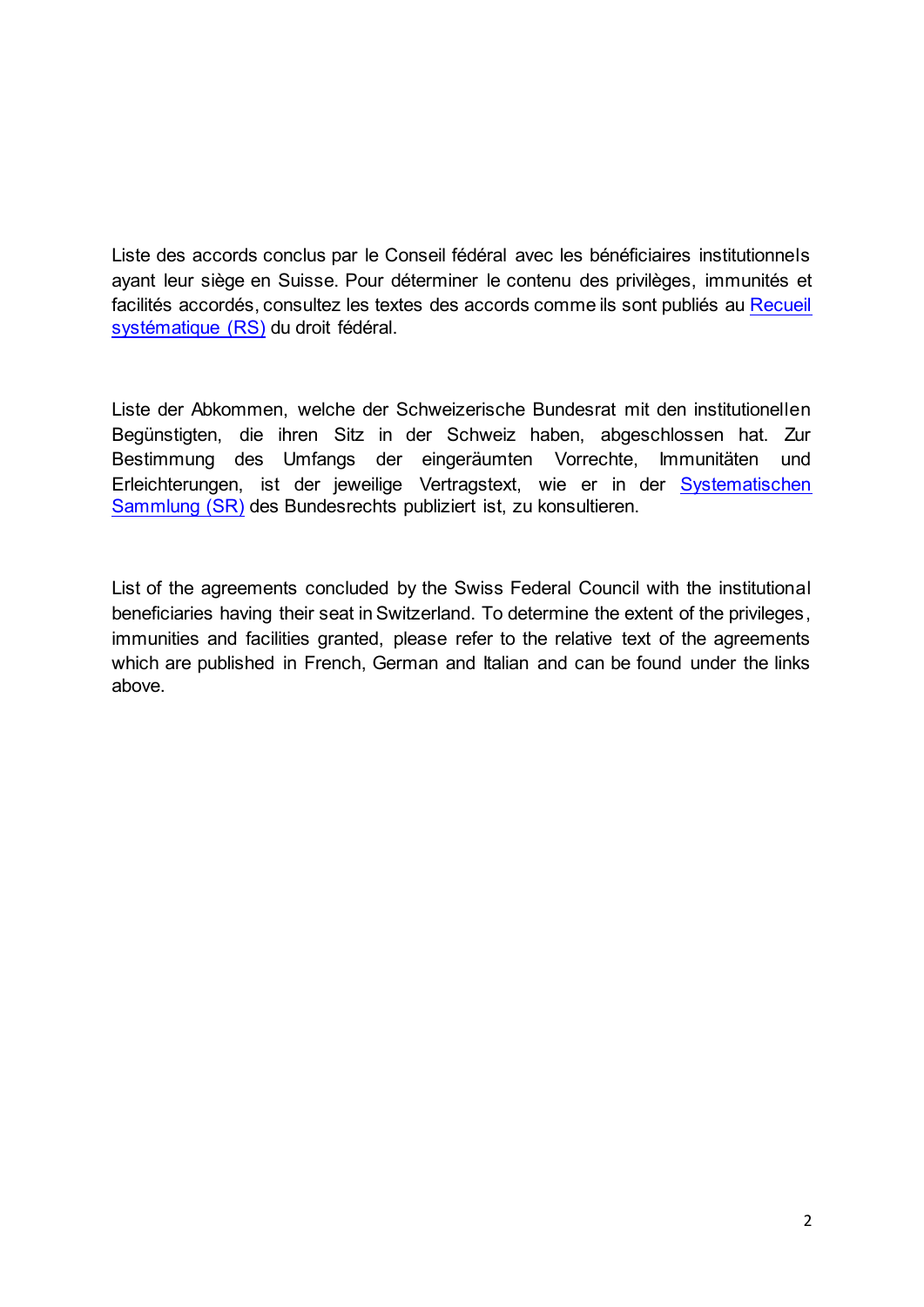- **A. Liste alphabétique des bénéficiaires institutionnels avec lesquels la Suisse a conclu un accord en matière de privilèges, immunités et facilités**
- **A. Alphabetische Liste der institutionellen Begünstigten, mit denen die Schweiz ein Abkommen betreffend Vorrechte, Immunitäten und Erleichterungen abgeschlossen hat (in französischer Reihenfolge)**
- **A. Alphabetic list of the institutional beneficiaries with which Switzerland has concluded an agreement on privileges, immunities and facilities (in french order)**

|                | <b>ACI</b>                                   | Conseil International des Aéroports ; Internationaler Rat der Flughäfen ; Airports<br><b>Council International</b>                                                                                                                                                                                                                       |
|----------------|----------------------------------------------|------------------------------------------------------------------------------------------------------------------------------------------------------------------------------------------------------------------------------------------------------------------------------------------------------------------------------------------|
|                | <b>ACICI / AITIC</b>                         | Agence de coopération et d'information pour le commerce international ; Agentur für<br>Internationale Handelsinformation und -Kooperation ; Agency for International Trade<br>Information and Cooperation                                                                                                                                |
|                | <b>AELE / EFTA</b>                           | Association européenne de libre-échange ; Europäische Freihandels-Assoziation;<br>European Free Trade Association                                                                                                                                                                                                                        |
|                | <b>ALIPH</b>                                 | Alliance internationale pour la protection du patrimoine dans les zones en conflit;<br>Internationale Allianz zum Schutz des Kulturerbes in Konfliktgebieten; Alliance for the<br>Protection of Heritage in Conflict Areas                                                                                                               |
| $\overline{a}$ | <b>AMA/WADA</b><br><b>Bureau</b><br>européen | Agence mondiale antidopage; Anti-Doping-Weltagentur; World Anti-doping Agency                                                                                                                                                                                                                                                            |
|                | <b>APEF</b>                                  | Association des pays exportateurs de minerai de fer ; Vereinigung Eisenerz<br>exportierender Staaten; Association of Iron Ore Exporting Countries                                                                                                                                                                                        |
|                | <b>ATT</b>                                   | Secrétariat du Traité sur le commerce des armes; Sekretariat des Vertrages über den<br>Waffenhandel; Secretariat of the Arms Trade Treaty                                                                                                                                                                                                |
|                | <b>BIE / UNESCO</b><br><b>IBE/UNESCO</b>     | Bureau international d'éducation / Organisation des Nations Unies pour l'éducation, la<br>science et la culture ; Internationales Erziehungsamt / Organisation der Vereinten<br>Nationen für Erziehung, Wissenschaft und Kultur; International Bureau of Education /<br>United Nations Educational, Scientific and Cultural Organization |
|                | BRI/BIZ/BIS                                  | Banque des Règlements Internationaux ; Bank für Internationalen Zahlungsausgleich ;<br><b>Bank for International Settlements</b>                                                                                                                                                                                                         |
|                | CEI/IEC                                      | Commission électrotechnique internationale ; Internationale Elektrotechnische<br>Kommission; International Electrotechnical Commission                                                                                                                                                                                                   |
|                | <b>Centre</b><br>consultatif                 | Centre consultatif sur la législation de l'OMC ; Beratungszentrum für WTO-Recht ;<br>Advisory Centre on WTO Law                                                                                                                                                                                                                          |
|                | <b>CENTRE SUD</b>                            | Centre Sud; Süd Zentrum; South Center                                                                                                                                                                                                                                                                                                    |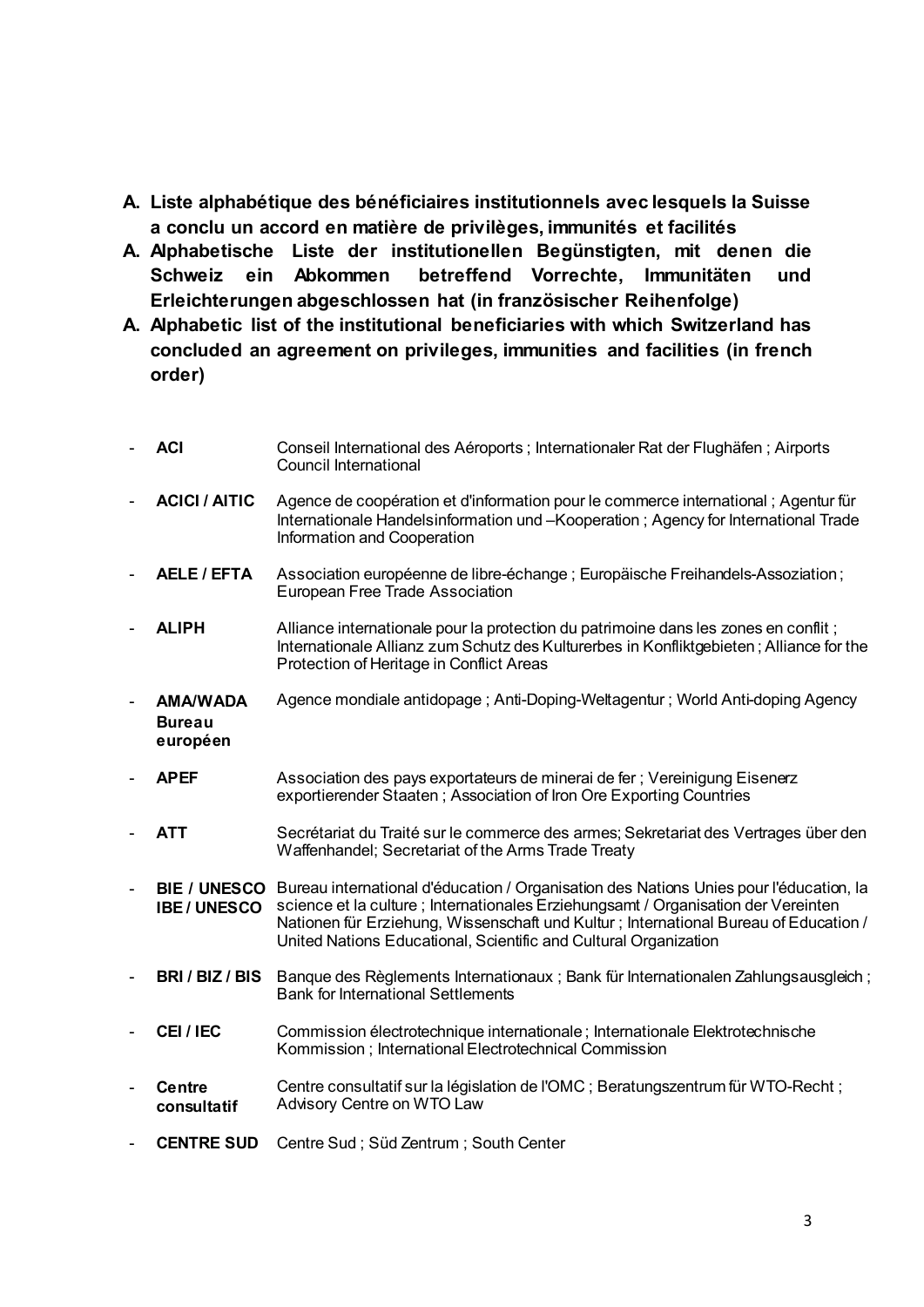- **CERN** Organisation européenne pour la recherche nucléaire ; Europäische Organisation für Kernphysikalische Forschung ; European Organization for Nuclear Research - **CICR / IKRK /** Comité international de la Croix-Rouge ; Internationales Komitee vom Roten Kreuz; **ICRC** International Committee of the Red Cross - **CIO / IOK / IOC** Comité International Olympique ; Internationales Olympisches Komitee ; International Olympic Committee - **COUR OSCE** Cour de conciliation et d'arbitrage au sein de l'OSCE ; Vergleichs- und Schiedsgerichtshof innerhalb der OSZE; Court of Conciliation and Arbitration within the OSCE **DNDi** Drugs for Neglected Diseases initiative **FIND Foundation for Innovative New Diagnostics** - **FISCR** Fédération internationale des Sociétés de la Croix-Rouge et du Croissant-Rouge ; Internationale Föderation der nationalen Rotkreuz- und Rothalbmondgesellschaften ; International Federation of Red Cross and Red Crescent Societies **GAIN Global Alliance for Improved Nutrition** GARDP **GARDP** Foundation GAVI GAVI Alliance (Global Alliance for Vaccines and Immunization) **GCERF** Fonds mondial pour l'Engagement de la Communauté et la Résilience; Global Community Engagement and Resilience Fund GFATM Fonds mondial de lutte contre le sida, la tuberculose et le paludisme ; Globaler Fonds zur Bekämpfung von Aids, Tuberkulose und Malaria ; Global Fund to Fight Aids, Tuberculosis and Malaria - **GICHD** Centre International de Déminage Humanitaire ; Genfer Internationales Zentrum für Humanitäre Minenräumung; Geneva International Centre for Humanitarian Demining - **HD Centre** Centre pour le Dialogue humanitaire; Zentrum für humanitären Dialog; Centre for Humanitarian Dialogue **IATA** Association du transport aérien international : Internationaler Luftverkehrsverband : International Air Transport Association **ICoCA** Association du Code de conduite international des entreprises de sécurité privées ; Vereinigung des internationalen Verhaltenskodex für private Sicherheitsdienstleister ; Code of Conduct for Private Security Service Providers' Association **INTERPEACE** Interpeace **ISO** Organisation internationale de normalisation; Internationale Organisation für Normung ; International Organization for Standardization **MMV** Medicines for Malaria Venture **MPP** Medicines Patent Pool **OIM / IOM** Organisation internationale pour les migrations ; Internationale Organisation für Migrationen ; International Organization for Migration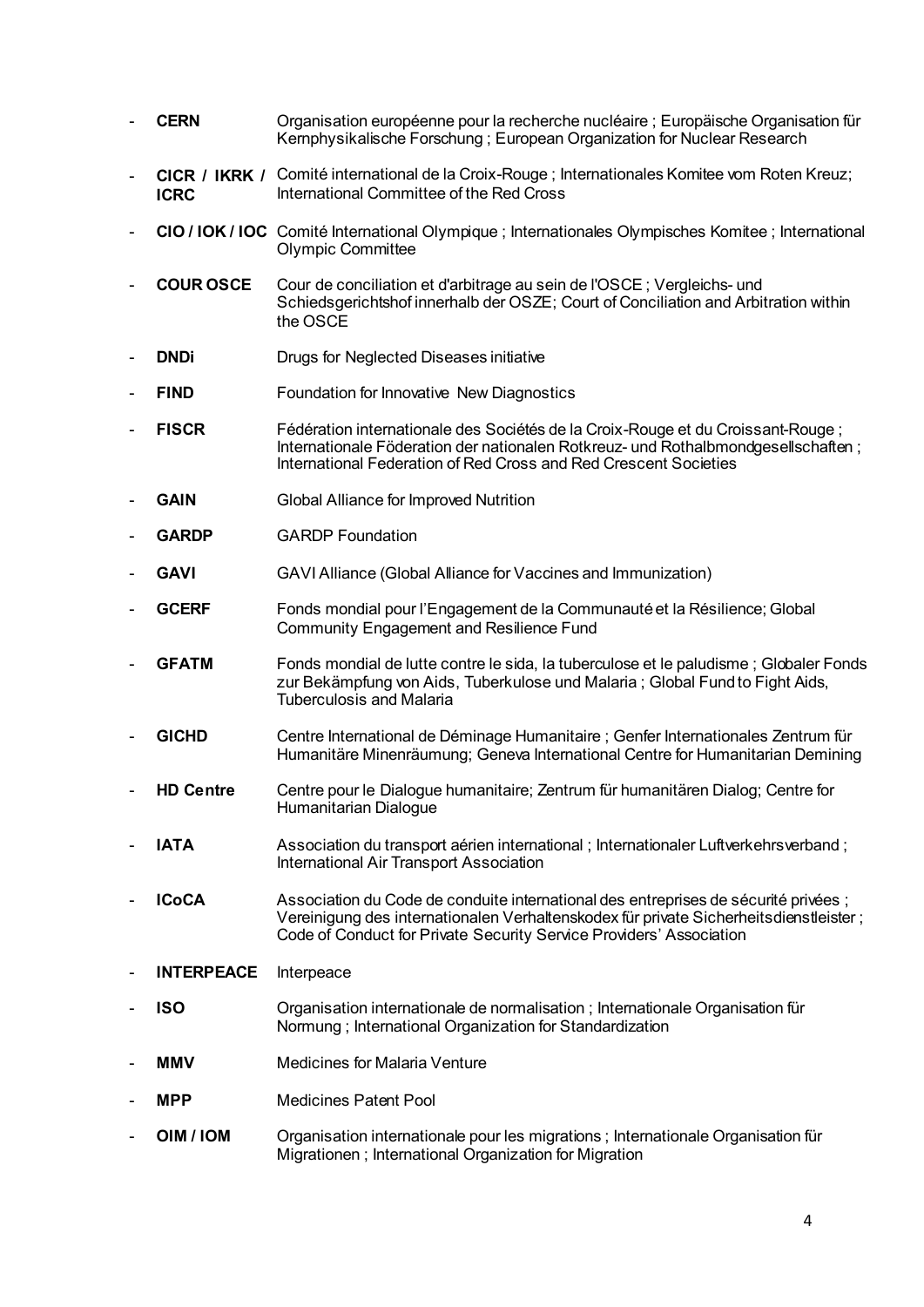- **OIPC / ICDO** Organisation internationale de protection civile ; Internationale Organisation für Zivilschutz ; International Civil Defence Organization
- **OIT (BIT) / IAO / ILO** Organisation internationale du travail (Bureau international du travail) ; Internationale Arbeitsorganisation ; International Labour Organization
- **OMC /WTO** Organisation mondiale du commerce ; Welthandelsorganisation ; World Trade **Organization**
- **OMM / WMO** Organisation météorologique mondiale ; Weltorganisation für Meteorologie ; World Meteorological Organization
- **OMPI / WIPO** Organisation mondiale de la propriété intellectuelle ; Weltorganisation für geistiges Eigentum ; World Intellectual Property Organization
- **OMS / WHO** Organisation mondiale de la santé ; Weltgesundheitsorganisation ; World Health **Organization**
- **ONU / UNO** Organisation des Nations Unies (pour l'Office des Nations Unies à Genève) ; Organisation der Vereinten Nationen (für Büro der Vereinten Nationen in Genf) ; United Nations Organization (for United Nations Office in Geneva)
- **OTIF** Organisation intergouvernementale pour les transports internationaux ferroviaires : Zwischenstaatliche Organisation für den Internationalen Eisenbahnverkehr ; Intergovernmental Organization for International Carriage by Rail
- **SITA** Société internationale de télécommunications aéronautiques ; Internationale Gesellschaft für Luftfahrt-Telekommunikation ; Airlines Worldwide Telecommunications and Information Services
- **UICN / IUCN** Union internationale pour la conservation de la nature et de ses ressources; Internationale Union zur Erhaltung der Natur und der natürlichen Lebensräume ; International Union for Conservation of Nature and Natural Resources
- **UIP / IPU** Union interparlementaire ; Interparlamentarische Union ; Inter-Parliamentary Union
- **UIT / ITU** Union internationale des télécommunications : Internationaler Fernmeldeverein : International Telecommunications Union
- UPOV Union internationale pour la protection des obtentions végétales ; Internationaler Verband zum Schutz von Pflanzenzüchtungen ; International Union for the Protection of New Varieties of Plants
- **UPU** Union postale universelle ; Weltpostverein ; Universal Postal Union
- **WEF** World Economic Forum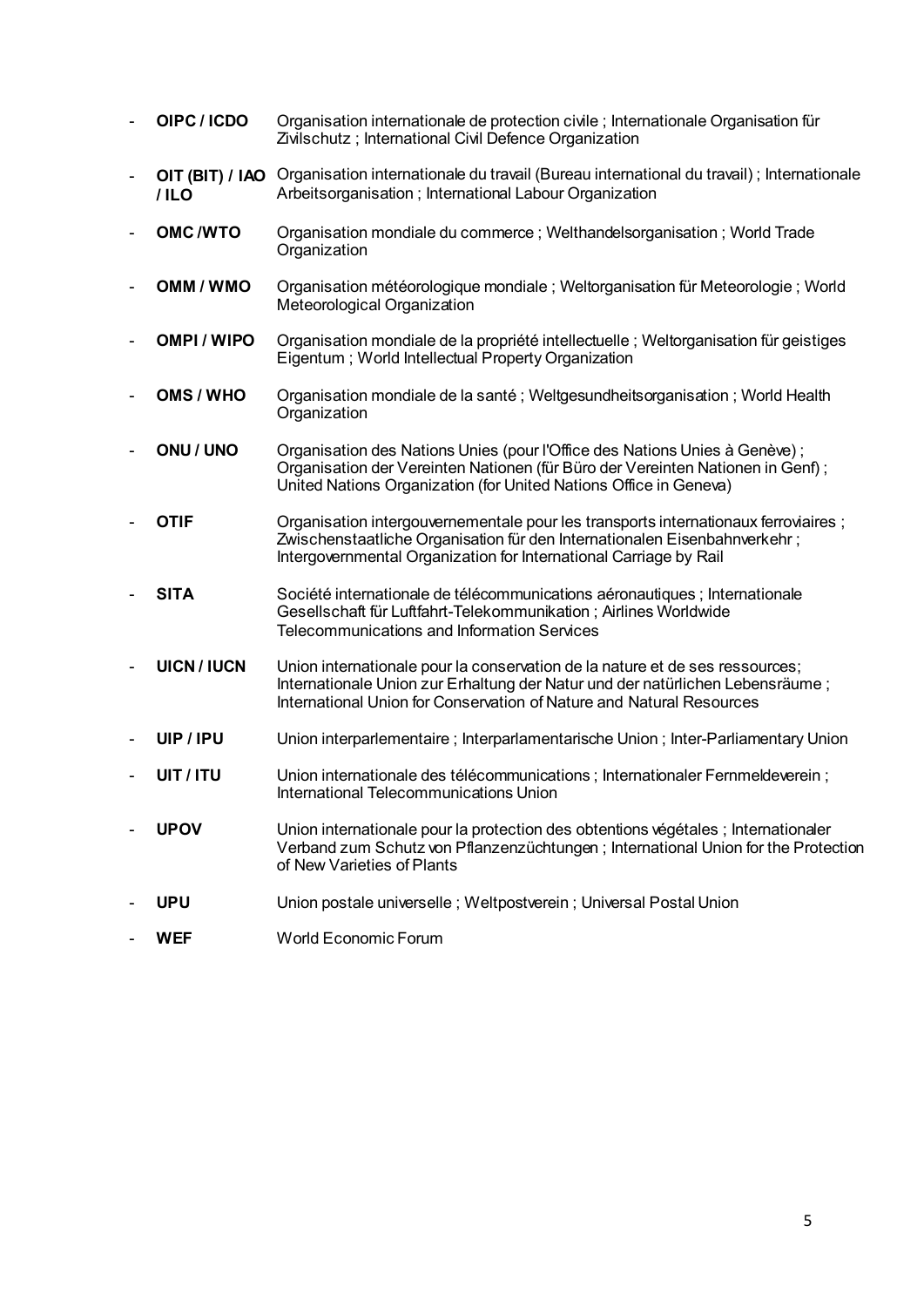- **B. Liste chronologique des accords conclus en matière de privilèges, immunités et facilités avec les bénéficiaires institutionnels établis en Suisse**
- **B. Chronologische Liste der Abkommen betreffend Vorrechte, Immunitäten und Erleichterungen mit institutionellen Begünstigten, die in der Schweiz niedergelassen sind**
- **B. Chronological list of the agreements on privileges, immunities and facilities concluded with institutional beneficiaries which are established in Switzerland**
- *1. Organisations du système des Nations Unies en Suisse / Secrétariat*
- *1. Organisationen des Systems der Vereinten Nationen in der Schweiz / Sekretariat*
- *1. United Nations System Organizations in Switzerland / Secretariat*

| OIT (BIT) / IAO / $\cdot$<br><b>ILO</b> | Organisation internationale du travail (Bureau international du travail),<br>Genève<br>Internationale Arbeitsorganisation, Genf<br>$\bullet$<br>International Labour Organization, Geneva<br>٠<br>Accord du 11 mars 1946 (RS 0.192.120.282)                                                     |
|-----------------------------------------|-------------------------------------------------------------------------------------------------------------------------------------------------------------------------------------------------------------------------------------------------------------------------------------------------|
|                                         | Abkommen vom 11. März 1946 (SR 0.192.120.282)                                                                                                                                                                                                                                                   |
|                                         | Agreement of 11 March 1946 (CC 0.192.120.282)                                                                                                                                                                                                                                                   |
| <b>ONU / UNO</b>                        | Organisation des Nations Unies (pour l'Office des Nations Unies à<br>Genève)<br>Organisation der Vereinten Nationen (für Büro der Vereinten Nationen in<br>Genf)<br>United Nations Organization (for United Nations Office in Geneva)<br>Accord des 11 juin / 1er juillet 1946 (RS 0.192.120.1) |
|                                         | Abkommen vom 11. Juni / 1. Juli 1946 (SR 0.192.120.1)                                                                                                                                                                                                                                           |
|                                         | Agreement of 11 June/ 1 July 1946 (CC 0.192.120.1)                                                                                                                                                                                                                                              |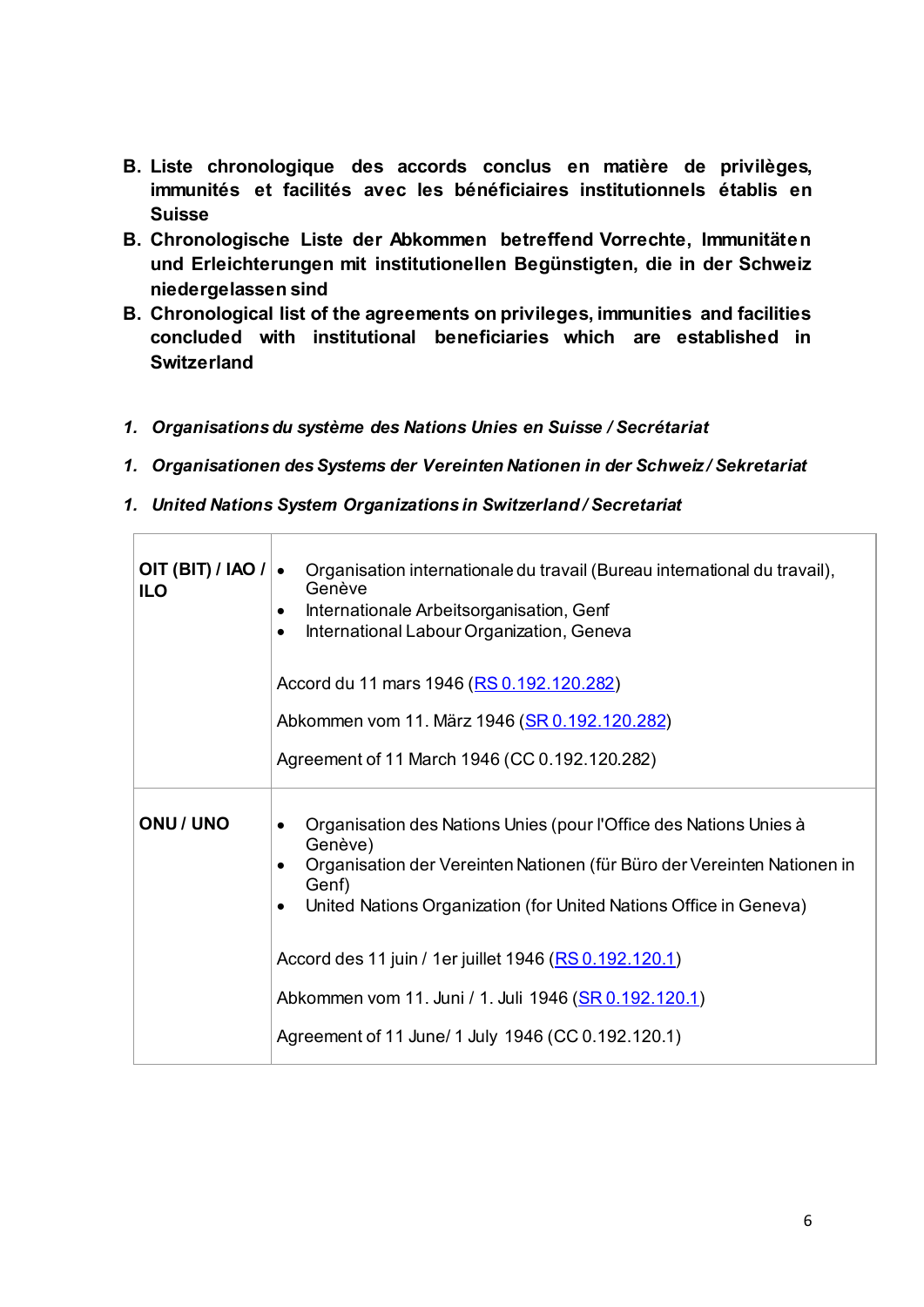| <b>BIE/UNESCO</b><br><b>IBE / UNESCO</b> | Bureau international d'éducation / Organisation des Nations Unies pour<br>$\bullet$<br>l'éducation, la science et la culture, Genève<br>Internationales Erziehungsamt / Organisation der Vereinten Nationen für<br>$\bullet$<br>Erziehung, Wissenschaft und Kultur, Genf<br>International Bureau of Education / United Nations Educational, Scientific<br>$\bullet$<br>and Cultural Organization, Geneva<br>Accord du 15 novembre 1946 (RS 0.192.122.41)<br>Echange de lettres des 30 janvier / 25 février 1969 (RS 0.192.120.241)<br>Echange de lettres complémentaire des 1er juin / 15 juin 1984<br>(RS 0.192.120.241.1)<br>Abkommen vom 15. November 1946 (SR 0.192.122.41)<br>Briefwechsel vom 30. Januar / 25. Februar 1969 (SR 0.192.120.241)<br>Zusätzlicher Briefwechsel vom 1. Juni / 15. Juni 1984 (SR 0.192.120.241.1)<br>Agreement of 15 November 1946 (CC 0.192.122.41)<br>Exchange of letters of 30 January / 25 February 1969 (CC 0.192.120.241)<br>Additional exchange of letters of 1 June / 15 June 1984 (CC 0.192.120.241.1) |
|------------------------------------------|--------------------------------------------------------------------------------------------------------------------------------------------------------------------------------------------------------------------------------------------------------------------------------------------------------------------------------------------------------------------------------------------------------------------------------------------------------------------------------------------------------------------------------------------------------------------------------------------------------------------------------------------------------------------------------------------------------------------------------------------------------------------------------------------------------------------------------------------------------------------------------------------------------------------------------------------------------------------------------------------------------------------------------------------------|
| <b>UPU</b>                               | Union postale universelle, Berne<br>Weltpostverein, Bern<br>Universal Postal Union, Bern<br>Echange de lettres des 5 février / 22 avril 1948 (RS 0.192.120.278.3)<br>Briefwechsel vom 5. Februar / 22. April 1948 (SR 0.192.120.278.3)<br>Exchange of letters of 5 February / 22 April 1948 (CC 0.192.120.278.3)                                                                                                                                                                                                                                                                                                                                                                                                                                                                                                                                                                                                                                                                                                                                 |
| OMS/WHO                                  | Organisation mondiale de la santé, Genève<br>Weltgesundheitsorganisation, Genf<br>World Health Organization, Geneva<br>٠<br>Accord du 21 août 1948 (RS 0.192.120.281)<br>Abkommen vom 21. August 1948 (SR 0.192.120.281)<br>Agreement of 21 August 1948 (CC 0.192.120.281)                                                                                                                                                                                                                                                                                                                                                                                                                                                                                                                                                                                                                                                                                                                                                                       |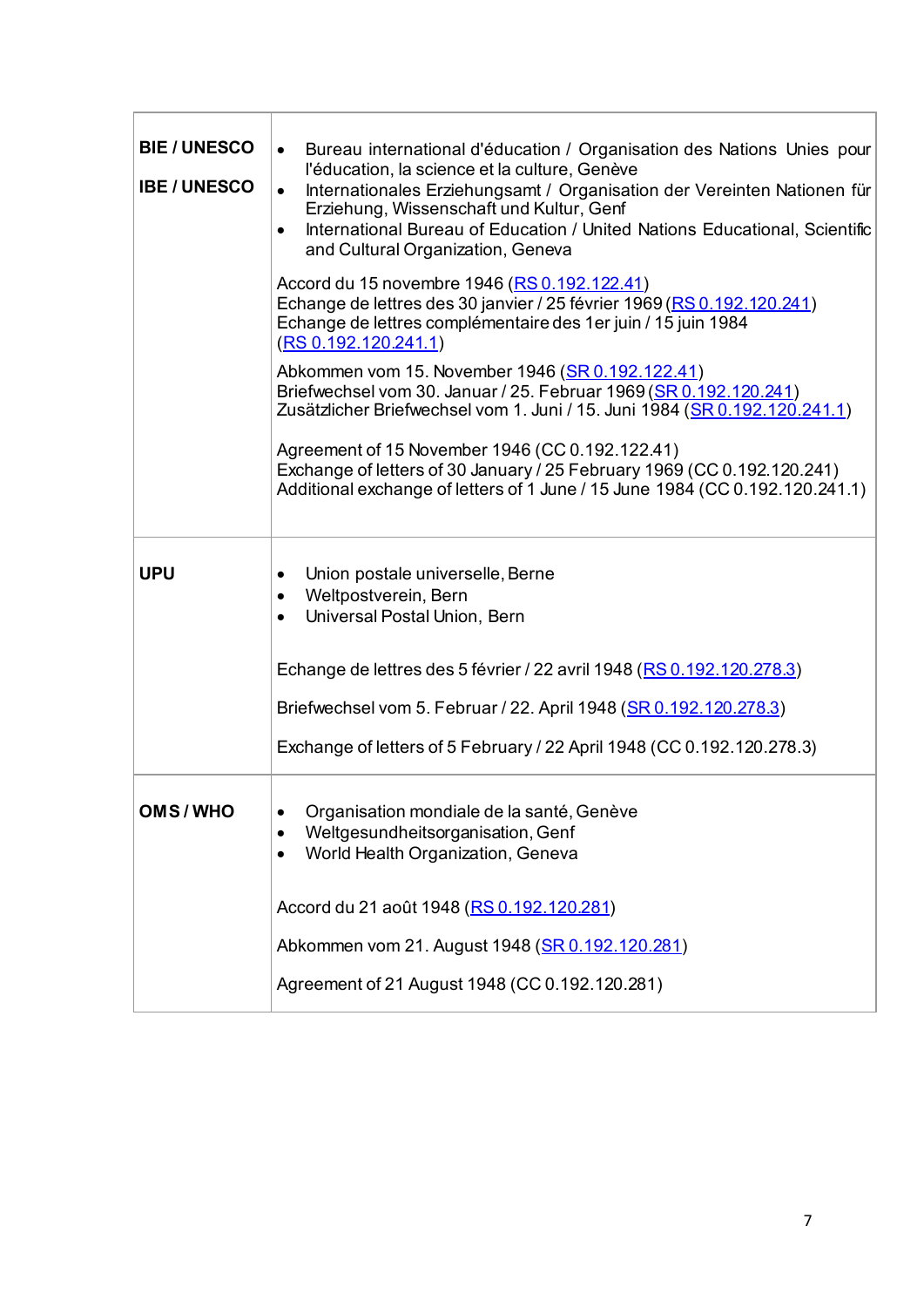| OMM / WMO        | Organisation météorologique mondiale, Genève<br>٠<br>Weltorganisation für Meteorologie, Genf<br>$\bullet$<br>World Meteorological Organization, Geneva<br>٠<br>Accord du 10 mars 1955 (RS 0.192.120.242)<br>Abkommen vom 10. März 1955 (SR 0.192.120.242)<br>Agreement of 10 March 1955 (CC 0.192.120.242)                                                   |
|------------------|--------------------------------------------------------------------------------------------------------------------------------------------------------------------------------------------------------------------------------------------------------------------------------------------------------------------------------------------------------------|
| <b>OMPI/WIPO</b> | Organisation mondiale de la propriété intellectuelle, Genève<br>$\bullet$<br>Weltorganisation für geistiges Eigentum, Genf<br>$\bullet$<br>World Intellectual Property Organization, Geneva<br>$\bullet$<br>Accord du 9 décembre 1970 (RS 0.192.122.23)<br>Abkommen vom 9. Dezember 1970 (SR 0.192.122.23)<br>Agreement of 9 December 1970 (CC 0.192.122.23) |
| UIT / ITU        | Union internationale des télécommunications, Genève<br>٠<br>Internationaler Fernmeldeverein, Genf<br>٠<br>International Telecommunications Union, Geneva<br>٠<br>Accord du 22 juillet 1971 (RS 0.192.120.278.41)<br>Abkommen vom 22. Juli 1971 (SR 0.192.120.278.41)<br>Agreement of 22 July 1971 (CC 0.192.120.278.41)                                      |
| ATT              | Secrétariat du Traité sur le commerce des armes, Genève<br>Sekretariat des Vertrages über den Waffenhandel, Genf<br>Secretariat of the Arms Trade Treaty, Geneva<br>٠<br>Accord du 13 juin 2016 (RS 0.192.122.54)<br>Abkommen vom 13. Juni 2016 (SR 0.192.122.54)<br>Agreement of 13 June 2016 (CC 0.192.122.54)                                             |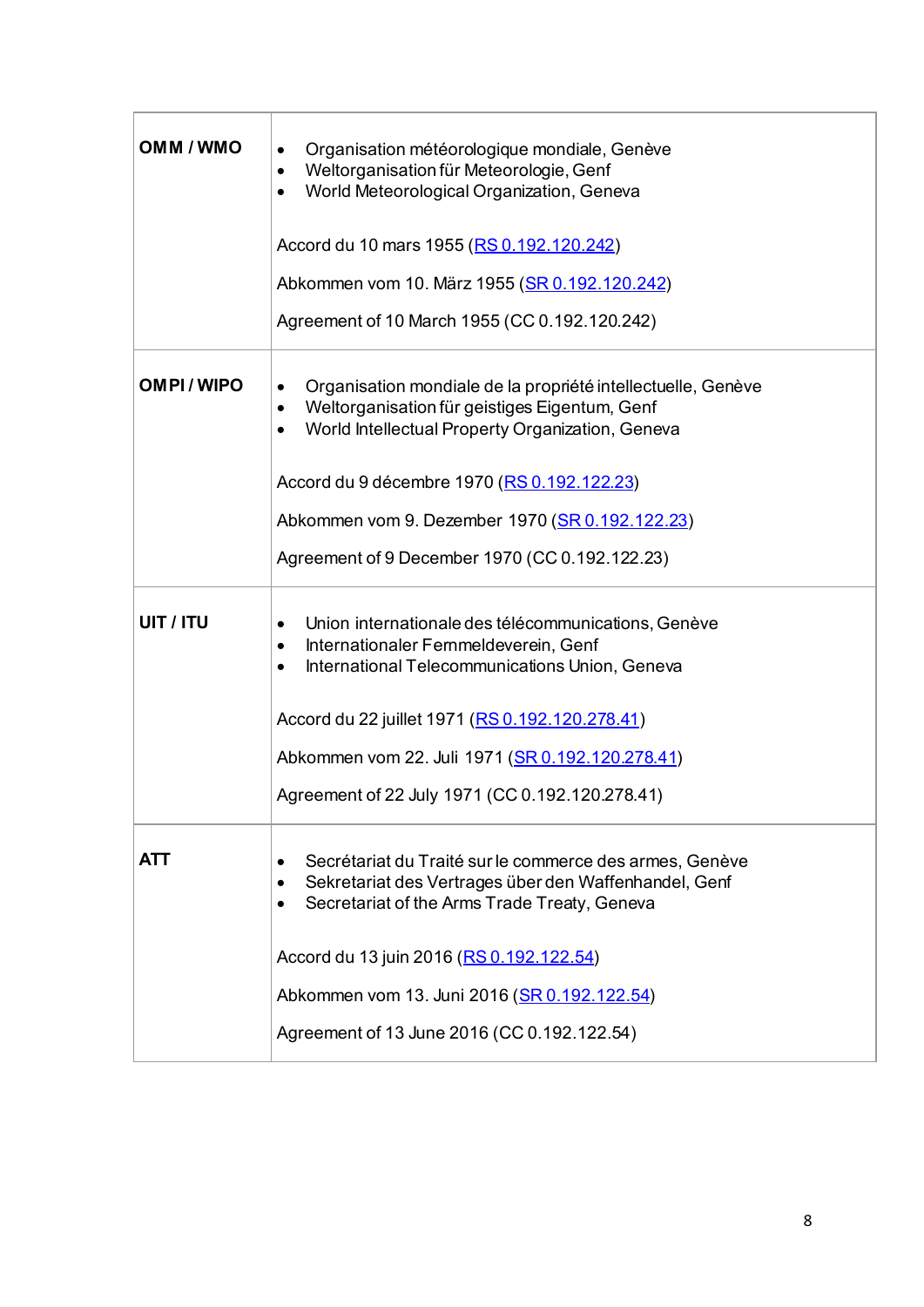## *2. Autres organisations en Suisse*

## *2. Weitere Organisationen in der Schweiz*

## *2. Other organizations in Switzerland*

| <b>OIM / IOM</b> | Organisation internationale pour les migrations, Genève<br>Internationale Organisation für Migrationen, Genf<br>٠<br>International Organization for Migration, Geneva<br>$\bullet$  |
|------------------|-------------------------------------------------------------------------------------------------------------------------------------------------------------------------------------|
|                  | Echange de lettres des 7 avril / 3 mai 1954 (RS 0.192.122.935)                                                                                                                      |
|                  | Briefwechsel vom 7. April / 3. Mai 1954 (SR 0.192.122.935)                                                                                                                          |
|                  | Exchange of letters of 7 April / 3 May 1954 (CC 0.192.122.953)                                                                                                                      |
| <b>CERN</b>      | Organisation européenne pour la recherche nucléaire, Genève<br>Europäische Organisation für Kernphysikalische Forschung, Genf<br>European Organization for Nuclear Research, Geneva |
|                  | Accord du 11 juin 1955 (RS 0.192.122.42)                                                                                                                                            |
|                  | Abkommen vom 11. Juni 1955 (SR 0.192.122.42)                                                                                                                                        |
|                  | Agreement of 11 June 1955 (CC 0.192.122.42)                                                                                                                                         |
| AELE / EFTA      | Association européenne de libre-échange, Genève<br>$\bullet$<br>Europäische Freihandels-Assoziation, Genf<br>$\bullet$<br>European Free Trade Association, Geneva<br>$\bullet$      |
|                  | Accord du 10 août 1961 (RS 0.192.122.632.3)                                                                                                                                         |
|                  | Abkommen vom 10. August 1961 (SR 0.192.122.632.3)                                                                                                                                   |
|                  | Agreement of 10 August 1961 (CC 0.192.122.632.3)                                                                                                                                    |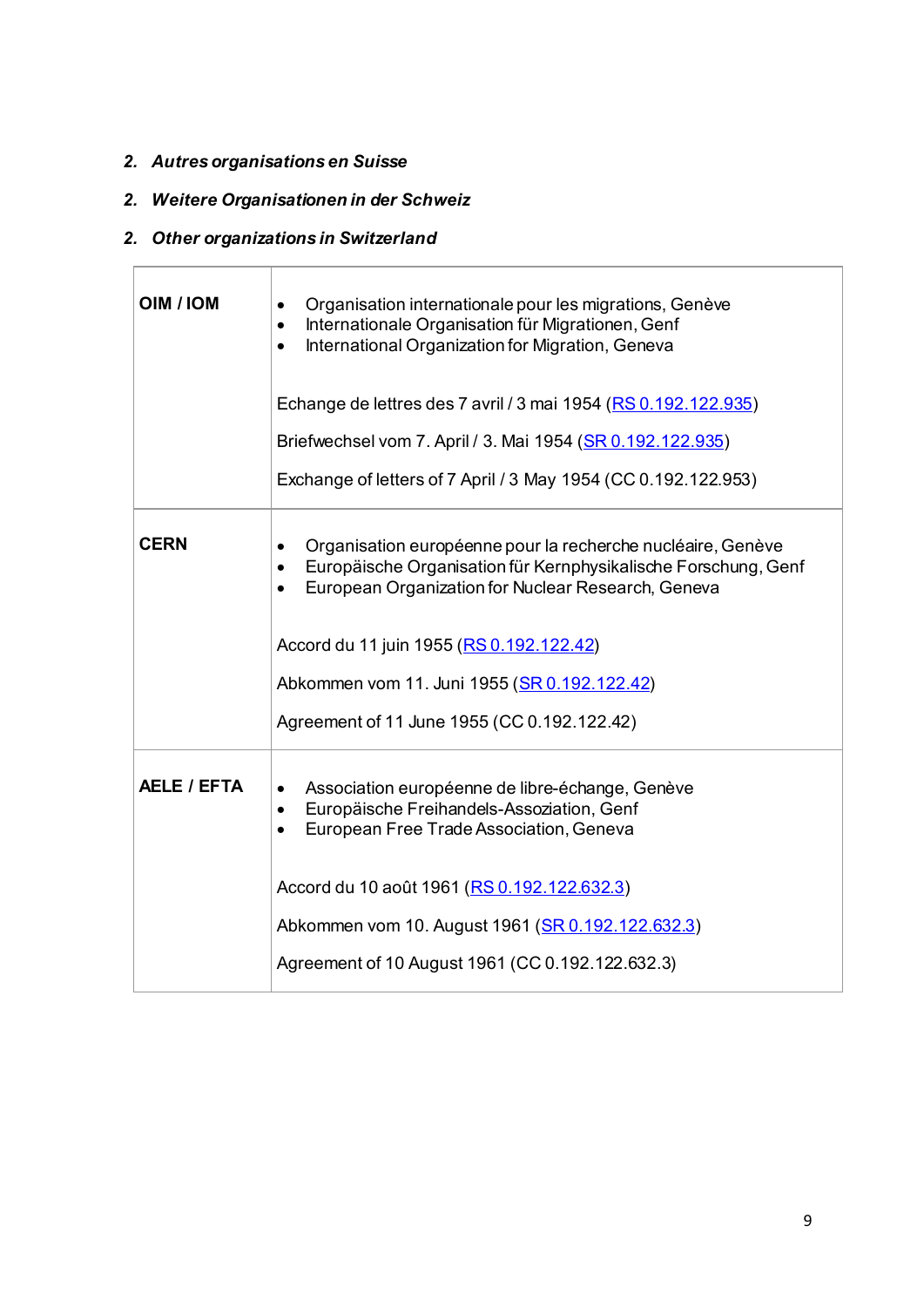| UIP/IPU     | Union interparlementaire, Genève<br>Interparlamentarische Union, Genf<br>٠<br>Inter-Parliamentary Union, Geneva<br>$\bullet$                                                        |
|-------------|-------------------------------------------------------------------------------------------------------------------------------------------------------------------------------------|
|             | Accord du 28 septembre 1971 (RS 0.192.121.71)                                                                                                                                       |
|             | Abkommen vom 28. September 1971 (SR 0.192.121.71)                                                                                                                                   |
|             | Agreement of 28 September 1971 (CC 0.192.121.71)                                                                                                                                    |
| OIPC / ICDO | Organisation internationale de protection civile, Genève<br>Internationale Organisation für Zivilschutz, Genf<br>٠<br>International Civil Defence Organization, Geneva<br>$\bullet$ |
|             | Accord du 10 mars 1976 (RS 0.192.122.52)                                                                                                                                            |
|             | Abkommen vom 10. März 1976 (SR 0.192.122.52)                                                                                                                                        |
|             | Agreement of 10 March 1976 (CC 0.192.122.52)                                                                                                                                        |
| <b>APEF</b> | Association des pays exportateurs de minerai de fer, Genève<br>Vereinigung Eisenerz exportierender Staaten, Genf<br>Association of Iron Ore Exporting Countries, Geneva             |
|             | Accord du 9 décembre 1976 (RS 0.192.122.931)                                                                                                                                        |
|             | Abkommen vom 9. Dezember 1976 (SR 0.192.122.931)                                                                                                                                    |
|             | Agreement of 9 December 1976 (CC 0.192.122.931)                                                                                                                                     |
|             | NB: N'a plus d'activités                                                                                                                                                            |
|             | Ist nicht mehr aktiv                                                                                                                                                                |
|             | Not active anymore                                                                                                                                                                  |
| <b>IATA</b> | Association du transport aérien international, Genève<br>Internationaler Luftverkehrsverband, Genf<br>International Air Transport Association, Geneva<br>$\bullet$                  |
|             | Accord du 20 décembre 1976 (RS 0.192.122.748)                                                                                                                                       |
|             | Abkommen vom 20. Dezember 1976 (SR 0.192.122.748)                                                                                                                                   |
|             | Agreement of 20 December 1976 (CC 0.192.122.748)                                                                                                                                    |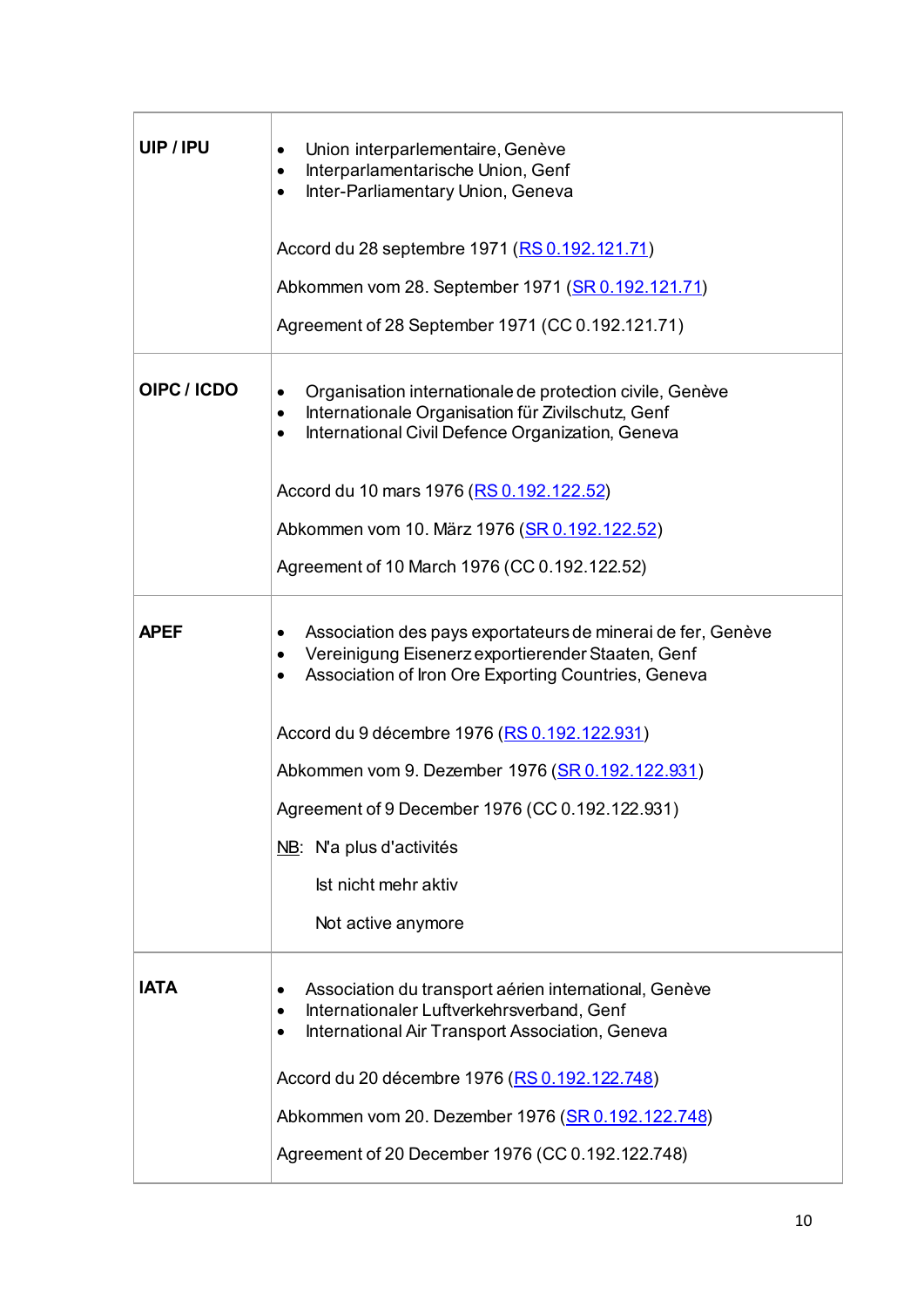| <b>UPOV</b>      | Union internationale pour la protection des obtentions végétales,<br>$\bullet$<br>Genève<br>Internationaler Verband zum Schutz von Pflanzenzüchtungen, Genf<br>$\bullet$<br>International Union for the Protection of New Varieties of Plants,<br>$\bullet$<br>Geneva<br>Accord du 17 novembre 1983 (RS 0.192.122.25)<br>Abkommen vom 17. November 1983 (SR 0.192.122.25)<br>Agreement of 17 November 1983 (CC 0.192.122.25) |
|------------------|------------------------------------------------------------------------------------------------------------------------------------------------------------------------------------------------------------------------------------------------------------------------------------------------------------------------------------------------------------------------------------------------------------------------------|
| <b>UICN/IUCN</b> | Union internationale pour la conservation de la nature et de ses<br>$\bullet$<br>ressources, Gland (VD)<br>Internationale Union zur Erhaltung der Natur und der natürlichen<br>$\bullet$<br>Lebensräume, Gland (VD)<br>International Union for Conservation of Nature and Natural Resources,<br>$\bullet$<br>Gland (VD)<br>Accord du 17 décembre 1986 (RS 0.192.122.451)                                                     |
|                  | Abkommen vom 17. Dezember 1986 (SR 0.192.122.451)<br>Agreement of 17 December 1986 (CC 0.192.122.451)                                                                                                                                                                                                                                                                                                                        |
| BRI/BIZ/BIS      | Banque des Règlements Internationaux, Bâle<br>$\bullet$<br>Bank für Internationalen Zahlungsausgleich, Basel<br>٠<br>Bank for International Settlements, Basel<br>$\bullet$<br>Accord du 10 février 1987 (RS 0.192.122.971.3)<br>Abkommen vom 10. Februar 1987 (SR 0.192.122.971.3)<br>Agreement of 10 February 1987 (CC 0.192.122.971.3)                                                                                    |
|                  | Echange de lettres des 18 décembre 2002 / 13 janvier 2003<br>(incorporé dans l'accord)<br>Briefwechsel vom 18. Dezember 2002 / 13. Januar 2003<br>(in das Abkommen eingearbeitet)<br>Exchange of letters of 18 December 2002 / 13 January 2003<br>(incorporated in the agreement)                                                                                                                                            |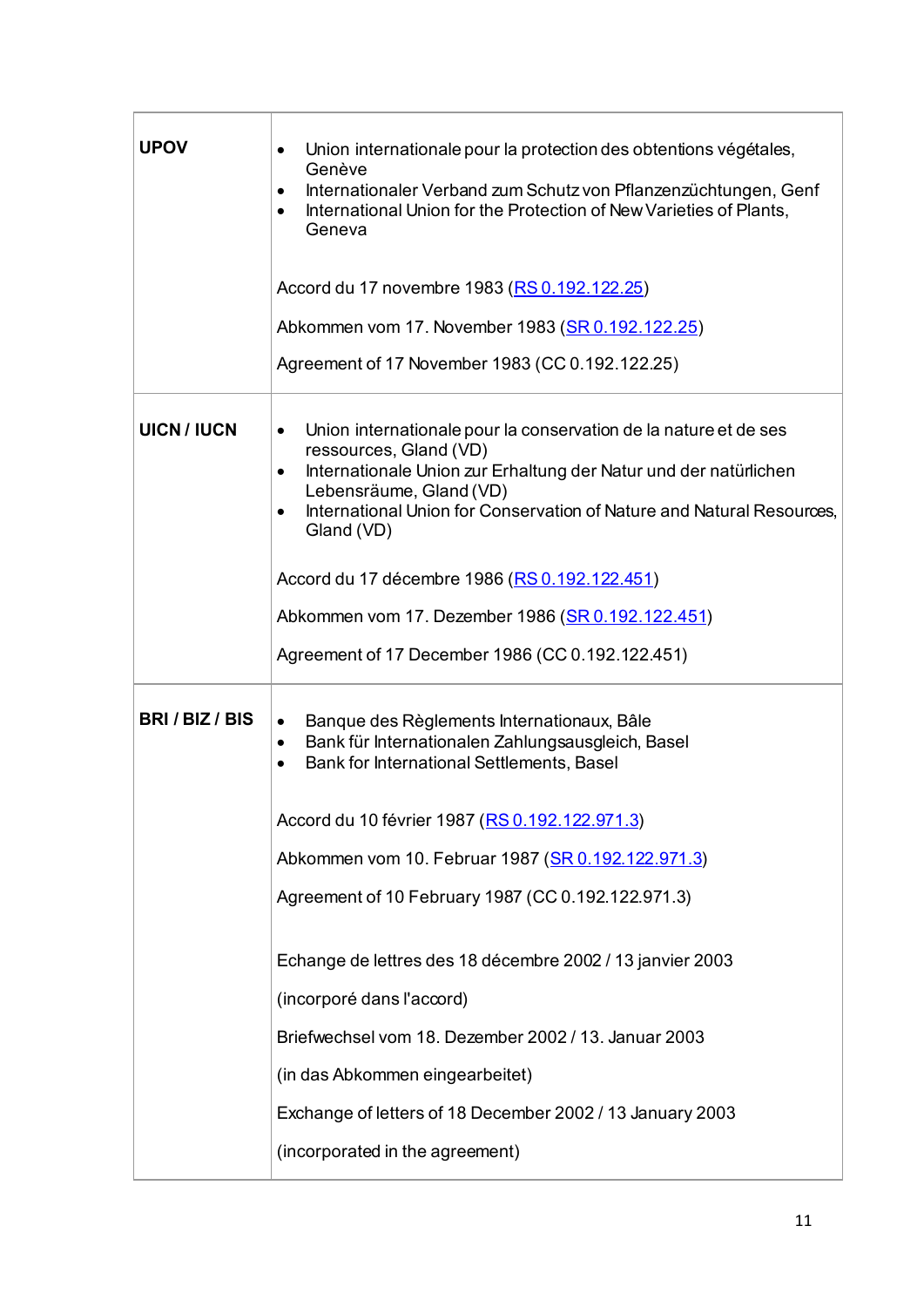| OTIF                         | Organisation intergouvernementale pour les transports internationaux<br>٠<br>ferroviaires, Berne<br>Zwischenstaatliche Organisation für den Internationalen Eisenbahn-<br>$\bullet$<br>verkehr, Bern<br>Intergovernmental Organization for International Carriage by Rail,<br>$\bullet$<br><b>Berne</b><br>Accord du 10 février 1988 (RS 0.192.122.742)<br>Abkommen vom 10. Februar 1988 (SR 0.192.122.742)<br>Agreement of 10 February 1988 (CC 0.192.122.742) |
|------------------------------|-----------------------------------------------------------------------------------------------------------------------------------------------------------------------------------------------------------------------------------------------------------------------------------------------------------------------------------------------------------------------------------------------------------------------------------------------------------------|
| <b>SITA</b>                  | Société internationale de télécommunications aéronautiques, Genève<br>٠<br>Internationale Gesellschaft für Luftfahrt-Telekommunikation, Genf<br>$\bullet$<br>Airlines Worldwide Telecommunications and Information Services,<br>Geneva<br>Accord du 4 juin 1992 (RS 0.192.122.784)<br>Abkommen vom 4. Juni 1992 (SR 0.192.122.784)<br>Agreement of 4 June 1992 (CC 0.192.122.784)                                                                               |
| CICR / IKRK /<br><b>ICRC</b> | Comité international de la Croix-Rouge, Genève<br>$\bullet$<br>Internationales Komitee vom Roten Kreuz, Genf<br>$\bullet$<br>International Committee of the Red Cross, Geneva<br>$\bullet$<br>Accord du 19 mars 1993 (RS 0.192.122.50)<br>Abkommen vom 19. März 1993 (SR 0.192.122.50)<br>Agreement of 19 March 1993 (CC 0.192.122.50)                                                                                                                          |
| OMC/WTO                      | Organisation mondiale du commerce, Genève<br>Welthandelsorganisation, Genf<br>World Trade Organization, Geneva<br>Accord du 2 juin 1995 (RS 0.192.122.632)<br>Abkommen vom 2. Juni 1995 (SR 0.192.122.632)<br>Agreement of 2 June 1995 (CC 0.192.122.632)                                                                                                                                                                                                       |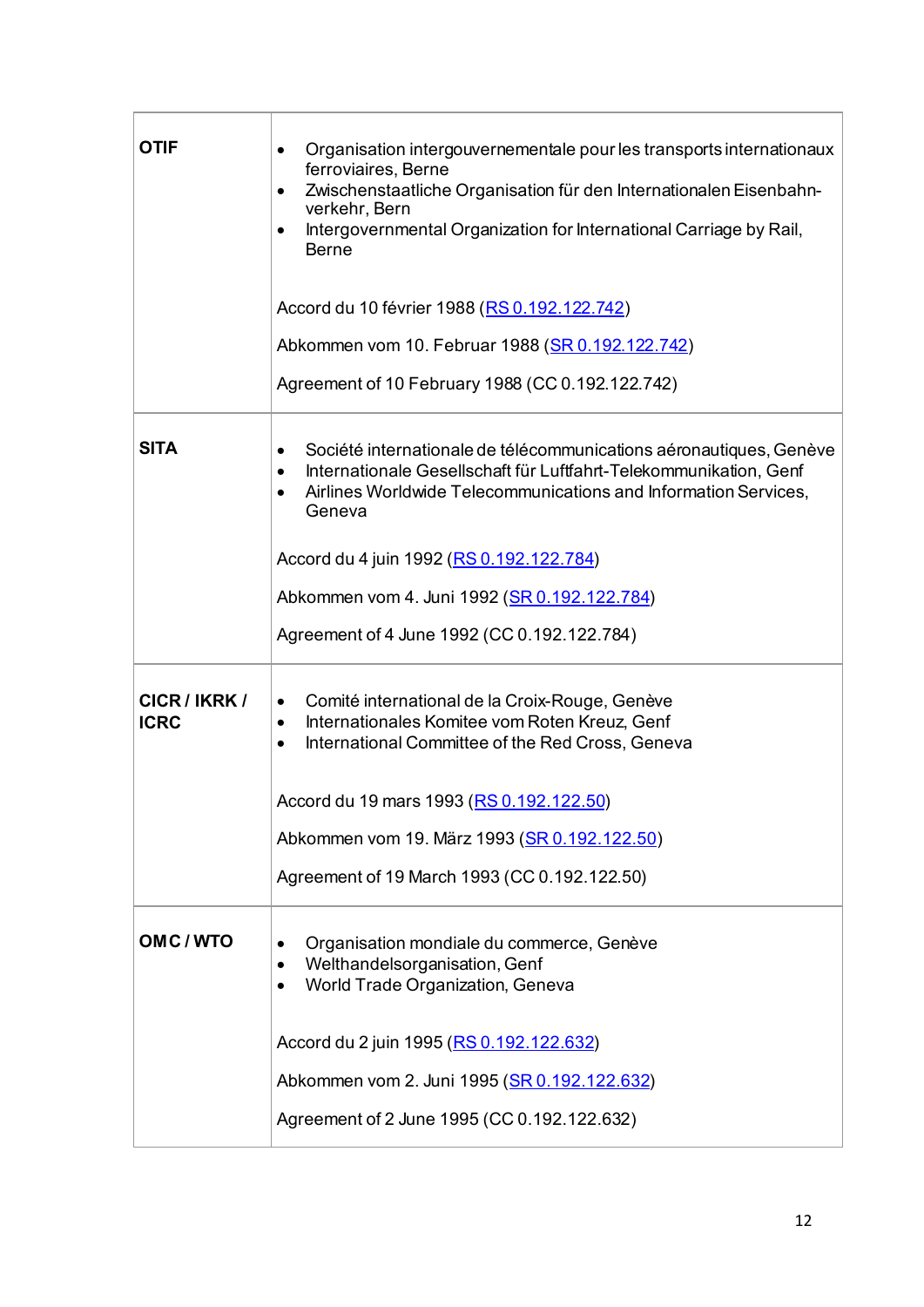| <b>FISCR</b>      | Fédération internationale des Sociétés de la Croix-Rouge et du<br>$\bullet$<br>Croissant-Rouge, Genève<br>Internationale Föderation der nationalen Rotkreuz- und<br>$\bullet$<br>Rothalbmondgesellschaften, Genf<br>International Federation of Red Cross and Red Crescent Societies,<br>$\bullet$<br>Geneva<br>Accord du 29 novembre 1996 (RS 0.192.122.51)<br>Abkommen vom 29. November 1996 (SR 0.192.122.51)<br>Agreement of 29 November 1996 (CC 0.192.122.51) |
|-------------------|---------------------------------------------------------------------------------------------------------------------------------------------------------------------------------------------------------------------------------------------------------------------------------------------------------------------------------------------------------------------------------------------------------------------------------------------------------------------|
| <b>ACI</b>        | Conseil International des Aéroports<br>٠<br>Internationaler Rat der Flughäfen<br>٠<br><b>Airports Council International</b><br>$\bullet$<br>Accord du 30 janvier 1997 (RS 0.192.122.749)<br>Abkommen vom 30. Januar 1997 (RS 0.192.122.749)<br>Agreement of 30 January 1997 (CC 0.192.122.749)<br>NB: A déplacé son siège au Canada (Montréal)<br>Hat seinen Sitz nach Kanada (Montreal) verlegt<br>Its headquarters were relocated to Canada (Montreal)            |
| <b>CENTRE SUD</b> | Centre Sud, Genève<br>$\bullet$<br>Süd Zentrum, Genf<br>South Center, Geneva<br>Accord du 20 mars 1997 (RS 0.192.122.972.11)<br>Abkommen vom 20. März 1997 (SR 0.192.122.972.11)<br>Agreement of 20 March 1997 (CC 0.192.122.972.11)                                                                                                                                                                                                                                |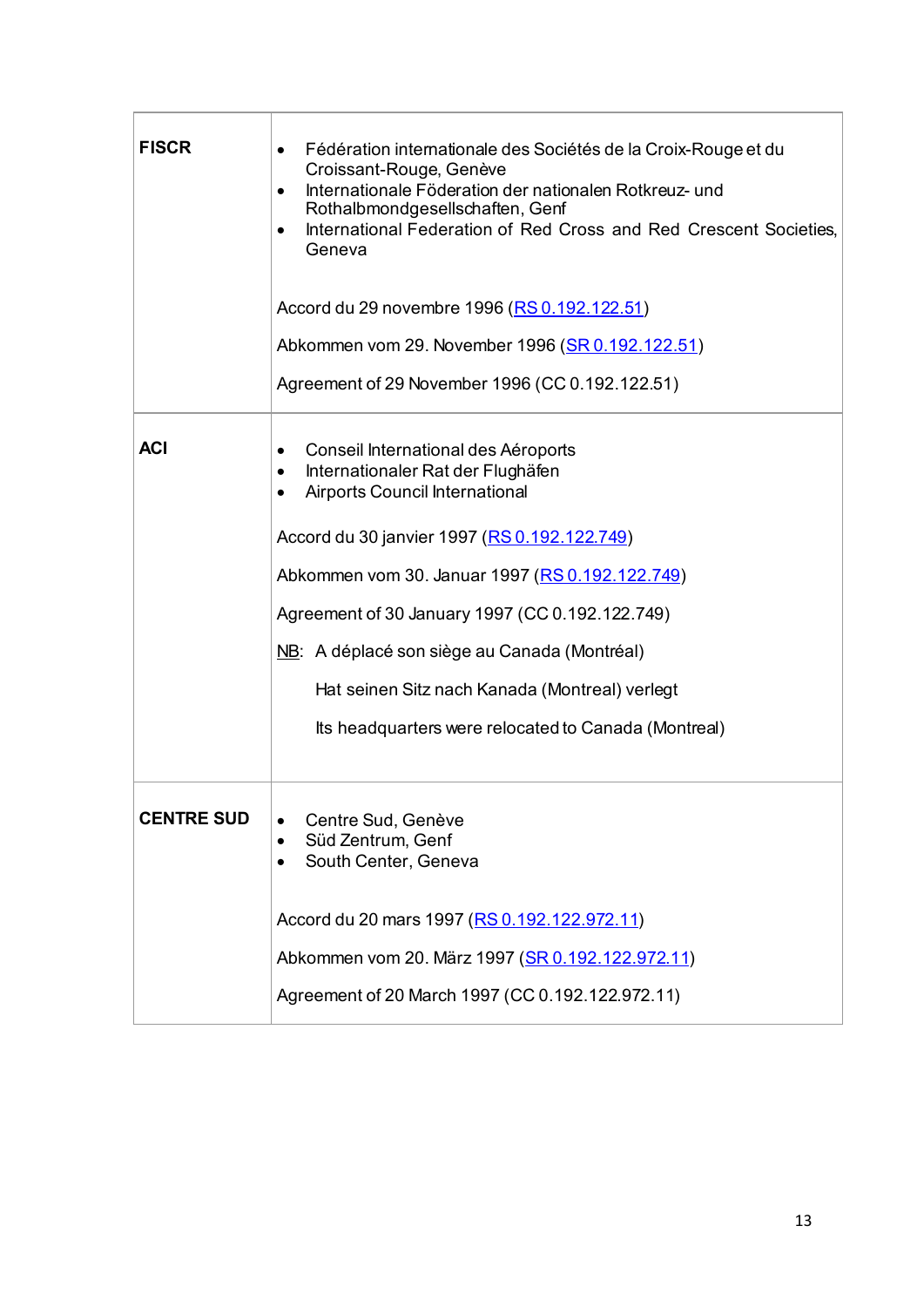| <b>COUR OSCE</b>                                          | Cour de conciliation et d'arbitrage au sein de l'OSCE, Genève<br>Vergleichs- und Schiedsgerichtshof innerhalb der OSZE, Genf<br>$\bullet$<br>Court of Conciliation and Arbitration within the OSCE, Geneva<br>$\bullet$<br>Accord du 17 novembre 1997 (RS 0.192.120.193.1)<br>Abkommen vom 17. November 1997 (SR 0.192.120.193.1)<br>Agreement of 17 November 1997 (CC 0.192.120.193.1)                                                                                                                                                                                                                                                                                                                          |
|-----------------------------------------------------------|------------------------------------------------------------------------------------------------------------------------------------------------------------------------------------------------------------------------------------------------------------------------------------------------------------------------------------------------------------------------------------------------------------------------------------------------------------------------------------------------------------------------------------------------------------------------------------------------------------------------------------------------------------------------------------------------------------------|
| <b>CIO</b><br>Comité<br><b>International</b><br>Olympique | Comité International Olympique, Lausanne<br>Internationales Olympisches Komitee, Lausanne<br>٠<br>International Olympic Committee, Lausanne<br>٠<br>Accord du 1er novembre 2000 (RS 0.192.122.415.1)<br>Abkommen vom 1. November 2000 (SR 0.192.122.415.1)<br>Agreement of 1 November 2000 (CC 0.192.122.415.1)                                                                                                                                                                                                                                                                                                                                                                                                  |
| <b>AM A/WADA</b><br><b>Bureau</b><br>européen             | Agence mondiale antidopage, Lausanne<br>$\bullet$<br>Anti-Doping-Weltagentur, Lausanne<br>$\bullet$<br>World Anti-doping Agency, Lausanne<br>٠<br>Accord du 5 mars 2001 modifié par Echange de lettres des 15 juillet /<br>30 juillet 2002 pour l'établissement du Bureau européen de l'Agence à<br>Lausanne (RS 0.192.120.240)<br>Abkommen vom 5. März 2001, abgeändert durch Briefwechsel vom 15. Juli<br>/ 30. Juli 2002 zur Niederlassung des europäischen Büros der Agentur in<br>Lausanne (SR 0.192.120.240)<br>Agreement of 5 March 2001, modified by exchange of letters of 15 July / 30<br>July 2002 regarding the establishment of the European Office of the Agency<br>in Lausanne (CC 0.192.120.240) |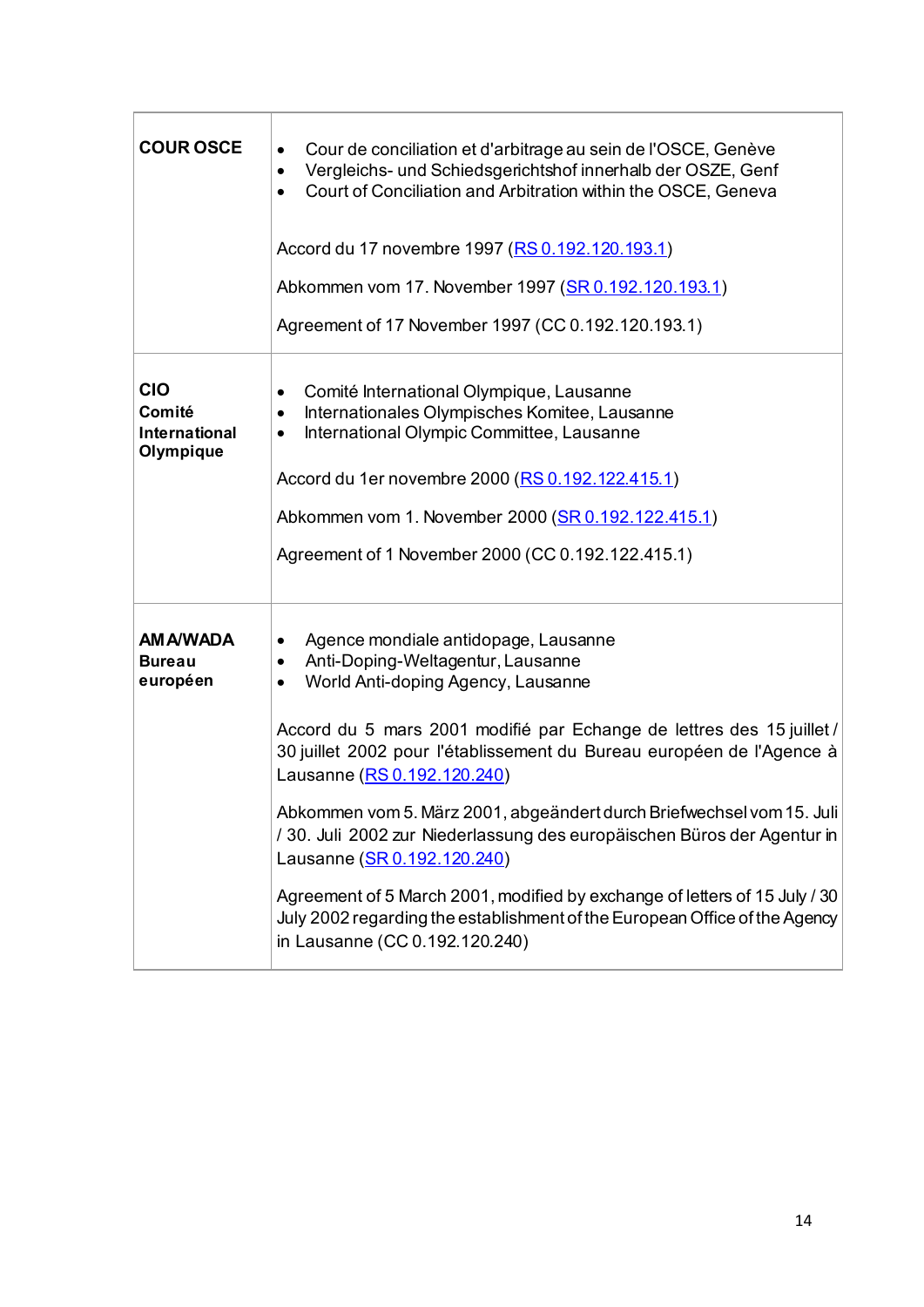| <b>CENTRE</b><br><b>CONSULTATIF</b> | Centre consultatif sur la législation de l'OMC, Genève<br>٠<br>Beratungszentrum für WTO-Recht, Genf<br>$\bullet$<br>Advisory Centre on WTO Law, Geneva<br>$\bullet$                                                                                                              |
|-------------------------------------|----------------------------------------------------------------------------------------------------------------------------------------------------------------------------------------------------------------------------------------------------------------------------------|
|                                     | Accord du 18 octobre 2001 (RS 0.192.122.632.12)                                                                                                                                                                                                                                  |
|                                     | Abkommen vom 18. Oktober 2001 (SR 0.192.122.632.12)                                                                                                                                                                                                                              |
|                                     | Agreement of 18 October 2001 (CC 0.192.122.632.12)                                                                                                                                                                                                                               |
| <b>GICHD</b>                        | Centre International de Déminage Humanitaire, Genève<br>٠<br>Genfer Internationales Zentrum für Humanitäre Minenräumung, Genf<br>٠<br>Geneva International Centre for Humanitarian Demining, Geneva<br>$\bullet$                                                                 |
|                                     | Accord du 25 février 2003 (RS 0.192.122.53)                                                                                                                                                                                                                                      |
|                                     | Abkommen vom 25. Februar 2003 (SR 0.192.122.53)                                                                                                                                                                                                                                  |
|                                     | Agreement of 25 February 2003 (CC 0.192.122.53)                                                                                                                                                                                                                                  |
|                                     | Cet accord a pour objet l'exercice, par le Centre, des tâches internationales qui lui sont<br>confiées par les Etats parties à la Convention sur l'interdiction des mines antipersonnel ou,<br>le cas échéant, en vertu d'autres mandats internationaux.                         |
|                                     | Gegenstand des Abkommens ist die Ausführung der internationalen Aufgaben, die dem<br>Minenzentrum durch die Vertragsstaaten der Konvention über das Verbot von<br>Personenminen anvertraut sind oder gegebenenfalls kraft anderer internationaler Aufträge<br>übertragen werden. |
|                                     | The object of the Agreement is to enable the Centre to exercise the international duties<br>consigned to it by the States Parties to the Convention on the prohibition of anti-personnel<br>mines, should the need arise, under other international mandates.                    |
| <b>ACICI / AITIC</b>                | Agence de coopération et d'information pour le commerce<br>international, Genève<br>Agentur für Internationale Handelsinformation und -Kooperation, Genf<br>٠<br>Agency for International Trade Information and Cooperation, Geneva                                              |
|                                     | Accord du 31 août 2004 (RS 0.192.122.632.13)                                                                                                                                                                                                                                     |
|                                     | Abkommen vom 31. August 2004 (SR 0.192.122.632.13)                                                                                                                                                                                                                               |
|                                     | Agreement of 31 August 2004 (CC 0.192.120.632.13)                                                                                                                                                                                                                                |
|                                     | NB: N'a plus d'activités                                                                                                                                                                                                                                                         |
|                                     | Ist nicht mehr aktiv                                                                                                                                                                                                                                                             |
|                                     | Not active anymore                                                                                                                                                                                                                                                               |
|                                     |                                                                                                                                                                                                                                                                                  |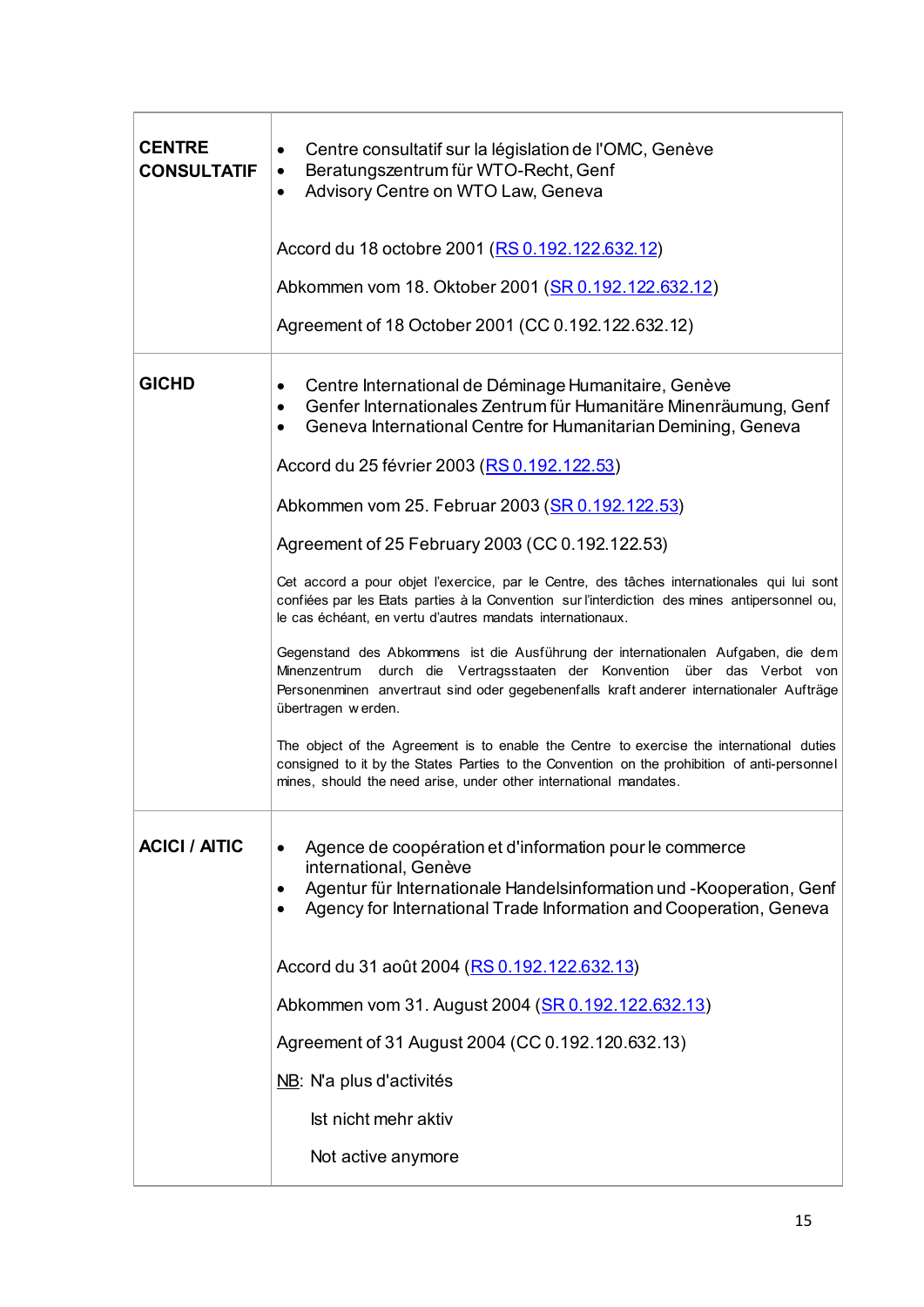| <b>GFATM</b>   | Fonds mondial de lutte contre le sida, la tuberculose et le paludisme,<br>Genève<br>Globaler Fonds zur Bekämpfung von Aids, Tuberkulose und Malaria,<br>$\bullet$<br>Genf<br>Global Fund to Fight Aids, Tuberculosis and Malaria, Geneva<br>$\bullet$<br>Accord du 13 décembre 2004 (RS 0.192.122.818.11)<br>Abkommen vom 13. Dezember 2004 (SR 0.192.122.818.11)<br>Agreement of 13 December 2004 (CC 0.192.122.818.11) |
|----------------|--------------------------------------------------------------------------------------------------------------------------------------------------------------------------------------------------------------------------------------------------------------------------------------------------------------------------------------------------------------------------------------------------------------------------|
| <b>ISO</b>     | Organisation internationale de normalisation, Genève<br>٠<br>Internationale Organisation für Normung, Genf<br>٠<br>International Organization for Standardization, Geneva<br>$\bullet$<br>Accord du 29 juin 2006 (RS 0.192.120.263.21)<br>Abkommen vom 29. Juni 2006 (SR 0.192.120.263.21)<br>Agreement of 29 June 2006 (CC 0.192.120.263.21)                                                                            |
| <b>CEI/IEC</b> | Commission électrotechnique internationale, Genève<br>$\bullet$<br>Internationale Elektrotechnische Kommission, Genf<br>٠<br>International Electrotechnical Commission, Geneva<br>٠<br>Accord du 16 décembre 2008 (RS 0.192.122.734.1)<br>Abkommen vom 16. Dezember 2008 (SR 0.192.122.734.1)<br>Agreement of 16 December 2008 (CC 0.192.122.734.1)                                                                      |
| <b>GAVI</b>    | GAVI Alliance (Global Alliance for Vaccines and Immunization),<br>Genève<br>Accord du 23 juin 2009 (RS 0.192.122.818.12)<br>Abkommen vom 23. Juni 2009 (SR 0.192.122.818.12)<br>Agreement of 23 June 2009 (CC 0.192.122.818.12)                                                                                                                                                                                          |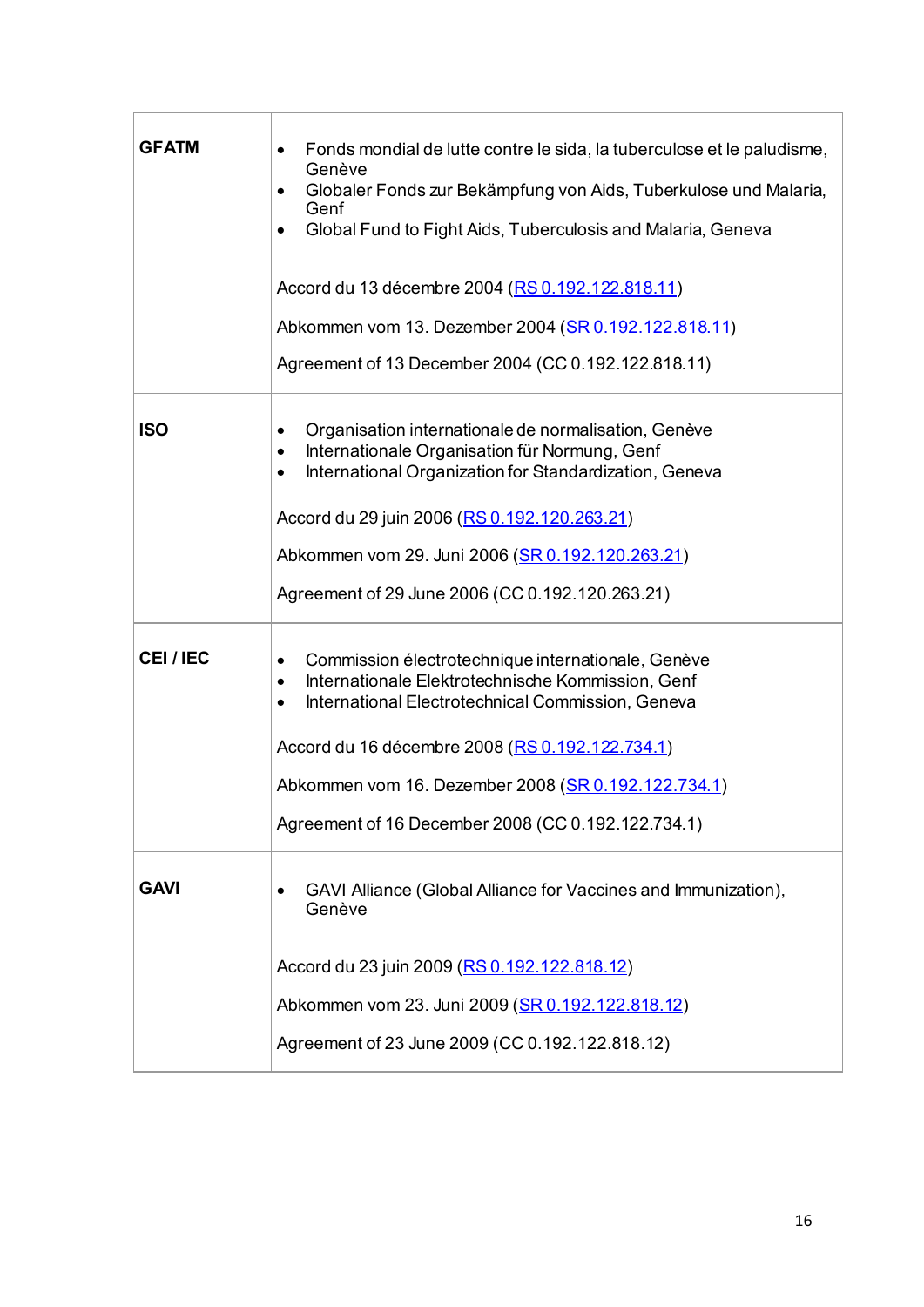| DNDi        | Drugs for Neglected Diseases initiative, Genève        |
|-------------|--------------------------------------------------------|
|             | Accord du 9 décembre 2010 (RS 0.192.122.818.13)        |
|             | Abkommen vom 9. Dezember 2010 (SR 0.192.122.818.13)    |
|             | Agreement of 9 December 2010 (CC 0.192.122.818.13)     |
| <b>FIND</b> | Foundation for Innovative New Diagnostics, Genève<br>٠ |
|             | Accord du 9 décembre 2010 (RS 0.192.122.818.15)        |
|             | Abkommen vom 9. Dezember 2010 (SR 0.192.122.818.15)    |
|             | Agreement of 9 December 2010 (CC 0.192.122.818.15)     |
| <b>MMV</b>  | Medicines for Malaria Venture, Genève<br>$\bullet$     |
|             | Accord du 9 décembre 2010 (RS 0.192.122.818.14)        |
|             | Abkommen vom 9. Dezember 2010 (SR 0.192.122.818.14)    |
|             | Agreement of 9 December 2010 (CC 0.192.122.818.14)     |
| <b>GAIN</b> | Global Alliance for Improved Nutrition, Genève<br>٠    |
|             | Accord du 16 décembre 2010 (RS 0.192.122.818.16)       |
|             | Abkommen vom 16. Dezember 2010 (SR 0.192.122.818.16)   |
|             | Agreement of 16 December 2010 (CC 0.192.122.818.16)    |
| <b>WEF</b>  | World Economic Forum, Genève<br>$\bullet$              |
|             | Accord du 23 janvier 2015 (RS 0.192.122.945.1)         |
|             | Abkommen vom 23. Januar 2015 (SR 0.192.122.945.1)      |
|             | Agreement of 23 January 2015 (CC 0.192.122.945.1)      |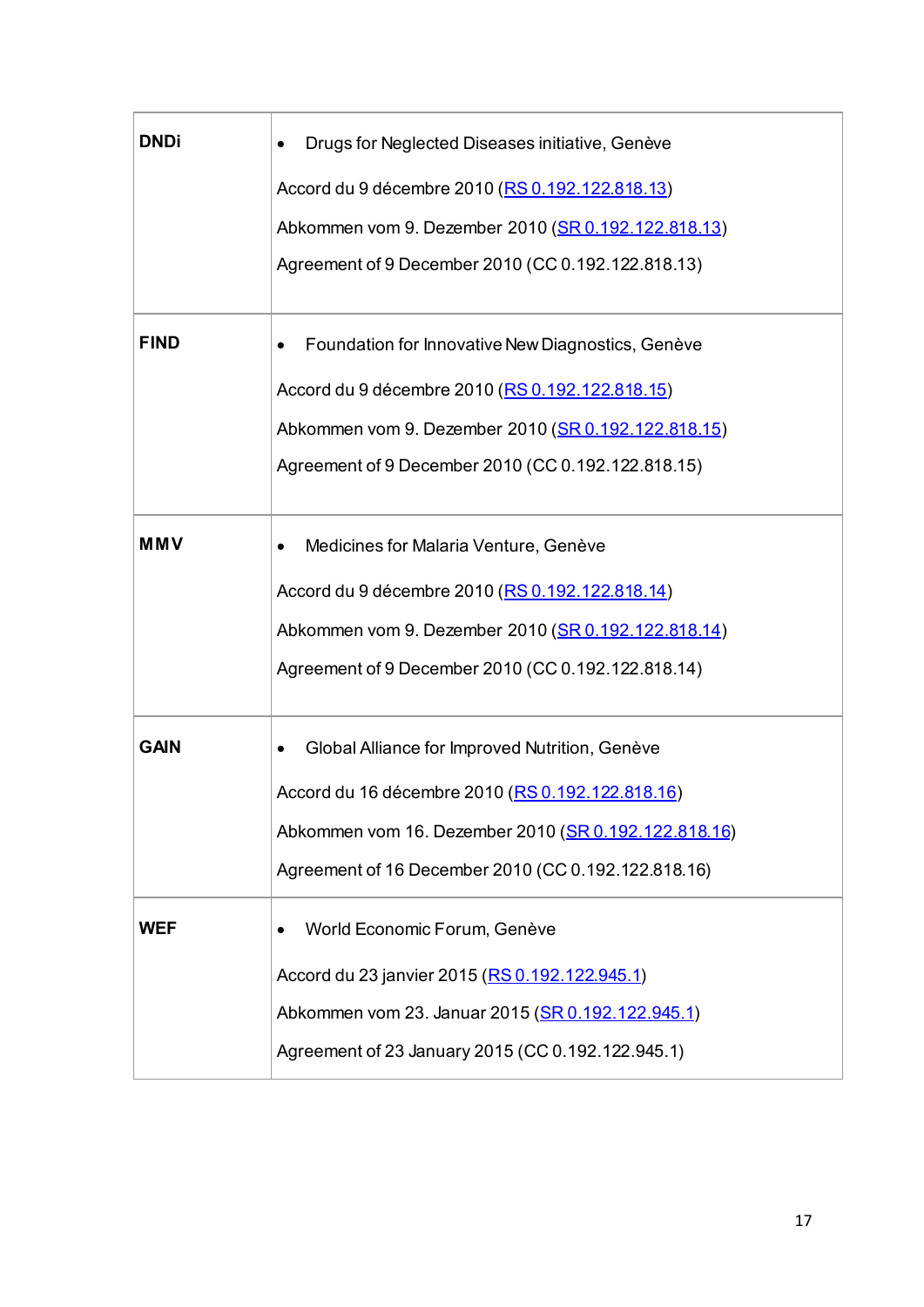| <b>GCERF</b>      | Fonds mondial pour l'Engagement de la Communauté et la<br>Résilience, Genève<br>Global Community Engagement and Resilience Fund, Geneva<br>$\bullet$<br>Accord du 26 mai 2015 (RS 0.192.120.194.1)<br>Abkommen vom 26. Mai 2015 (SR 0.192.120.194.1)<br>Agreement of 26 May 2015 (CC 0.192.120.194.1)                                                                                                                             |
|-------------------|-----------------------------------------------------------------------------------------------------------------------------------------------------------------------------------------------------------------------------------------------------------------------------------------------------------------------------------------------------------------------------------------------------------------------------------|
| <b>HD Centre</b>  | Centre pour le Dialogue humanitaire, Genève<br>$\bullet$<br>Zentrum für humanitären Dialog, Genf<br>$\bullet$<br>Centre for Humanitarian Dialogue, Geneva<br>$\bullet$<br>Accord du 3 juillet 2015 (RS 0.192.120.192.1)<br>Abkommen vom 3. Juli 2015 (SR 0.192.120.192.1)<br>Agreement of 3 July 2015 (CC 0.192.120.192.1)                                                                                                        |
| <b>ALIPH</b>      | Alliance internationale pour la protection du patrimoine dans les zones<br>$\bullet$<br>en conflit, Genève<br>Internationale Allianz zum Schutz des Kulturerbes in Konfliktgebieten,<br>Genf<br>Alliance for the Protection of Heritage in Conflict Areas, Geneva<br>Accord du 11 octobre 2017 (RS 0.192.120.252.01)<br>Abkommen vom 11. Oktober 2017 (SR 0.192.120.252.01)<br>Agreement of 11 October 2017 (CC 0.192.120.252.01) |
| <b>INTERPEACE</b> | Interpeace, Genève<br>$\bullet$<br>Accord du 15 janvier 2018 (RS 0.192.122.55)<br>Abkommen vom 15. Januar 2018 (SR 0.192.122.55)<br>Agreement of 15 January 2018 (CC 0.192.122.55)                                                                                                                                                                                                                                                |
| <b>MPP</b>        | Medicines Patent Pool, Genève<br>$\bullet$<br>Accord du 12 février 2018 (RS 0.192.122.818.17)<br>Abkommen vom 12. Februar 2018 (SR 0.192.122.818.17)<br>Agreement of 12 February 2018 (CC 0.192.122.818.17)                                                                                                                                                                                                                       |